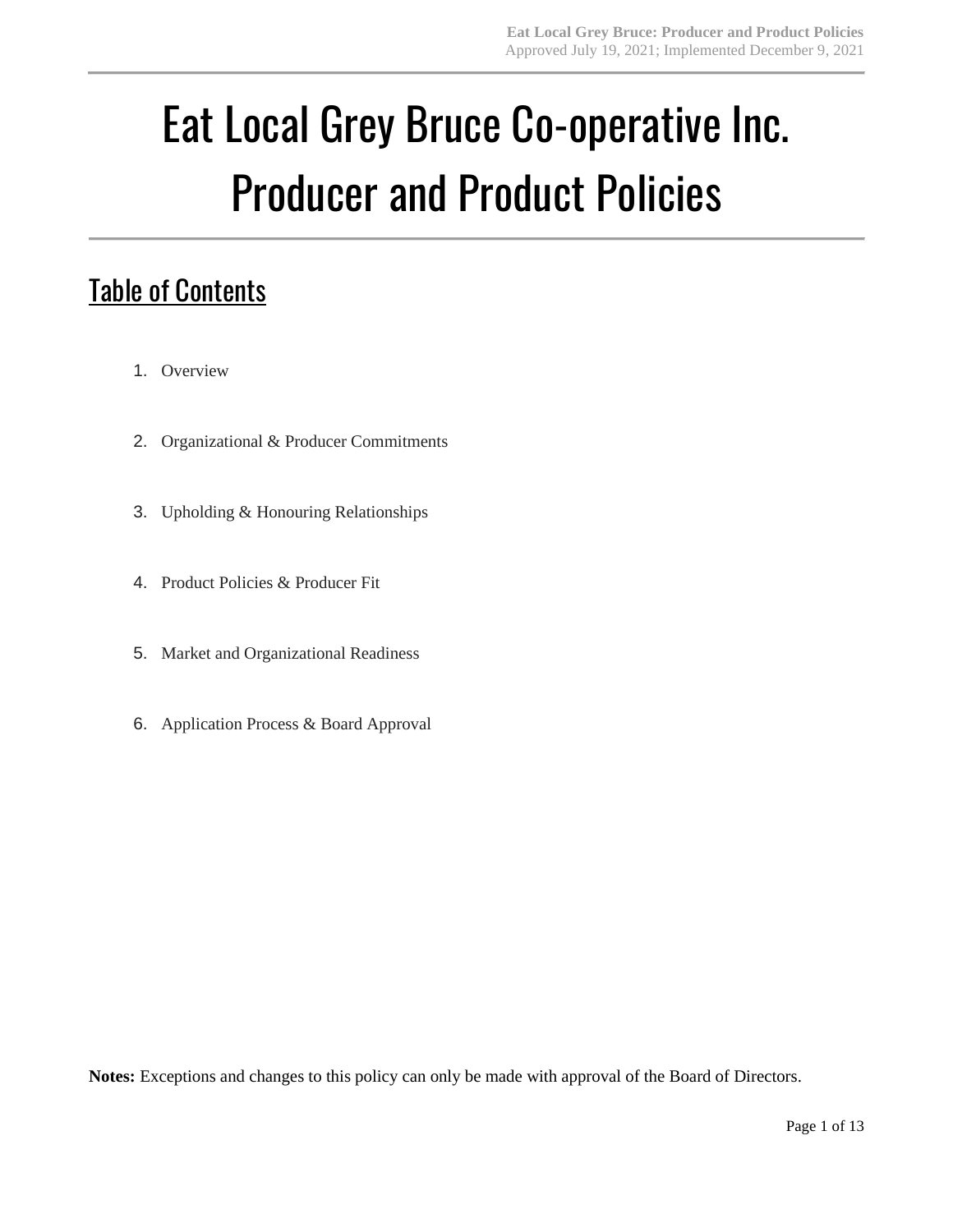# **Section One: Overview**

### Vision

Eat Local Grey Bruce is a vibrant community of eaters, growers and makers of food, supporting each other in their commitment to local food production, ecological practices, healthy eating and meaningful employment.

### Mission

Eat Local Grey Bruce is committed to connecting eaters with local growers and makers of food. It is a co-operative non-profit that empowers all its members to participate in an equitable and vibrant food culture by:

- Giving all members and employees a voice, prioritizing transparent communication;
- Making sure food is grown and made fairly, with an emphasis on environmental stewardship;
- Having healthy, local food accessible to all, working to break down barriers of cost, mobility, time, and skills;
- Providing education and raising awareness around food-related issues.

**Purpose:** This policy outlines expectations of the organization and producer members, the process for approving new Eat Local Grey Bruce (ELGB, the Co-operative) producers, including the criteria applied to assess applicants, and how ELGB, as a co-operative, balances the need to provide diverse offerings with potential for oversaturation.

**Scope**: This policy applies to producer members and all producers applying to sell products through Eat Local Grey Bruce.

**Policy Principles**: To ensure a transparent application process, ELGB will apply the following principles when assessing new producer members or product offerings:

- Recognition of long-standing producers
- Creation of space for new local producers
- Meeting the needs and considering the requests of eater members
- Ensuring supply can meet demand as it increases
- Consideration of equitable representation and access across our geography as able
- Maintaining positive relationships with potential producer members
- Contributing to the financial viability of ELGB

**Outcomes:** A comprehensive and transparent process for the Co-operative pertaining to producer onboarding and management of product offerings and producer member relationships.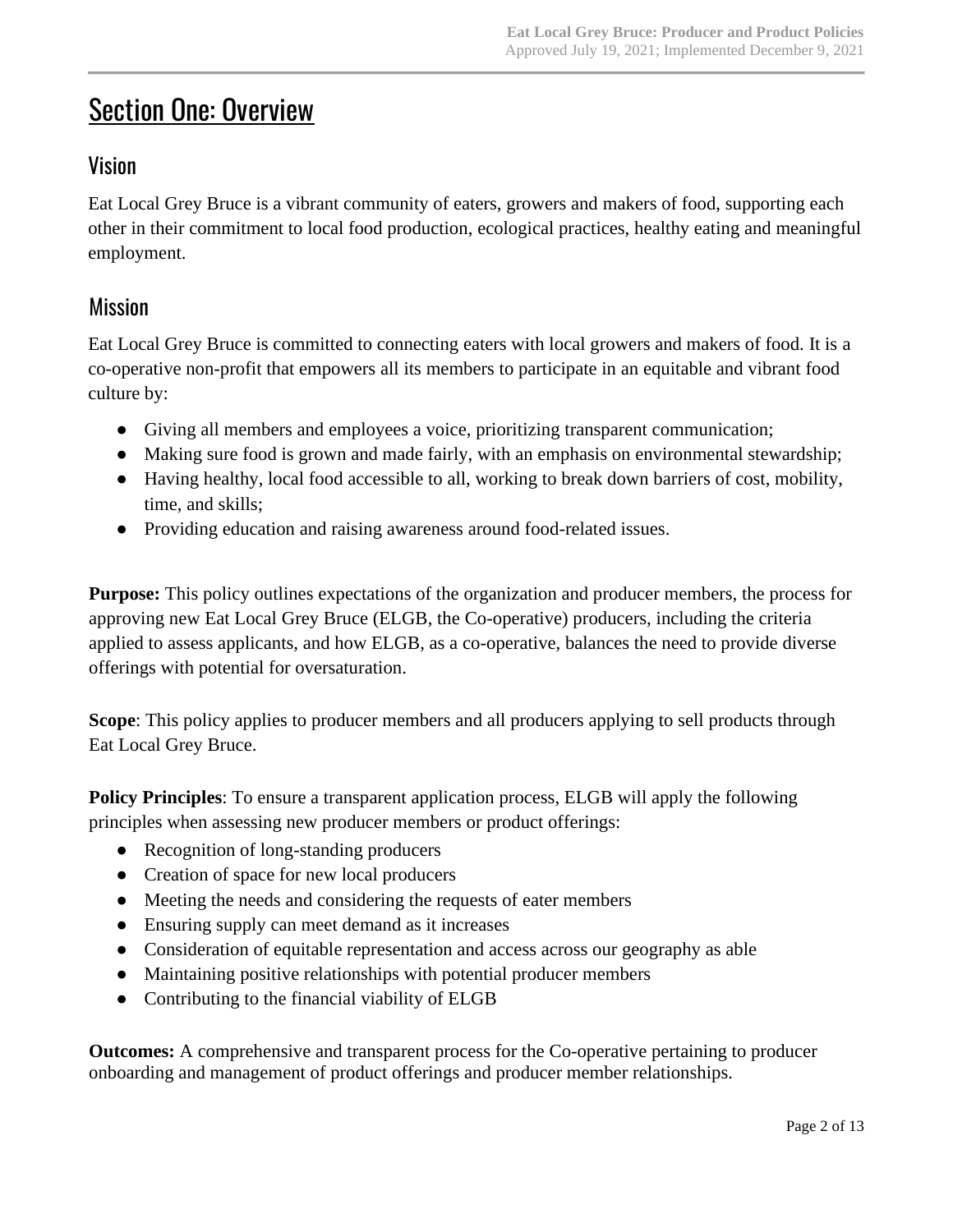## **Section Two: Organizational & Producer Commitments**

To honour the co-operative nature of Eat Local Grey Bruce, we have outlined key commitments we make to our membership; this applies to consideration of new producer members as well.

#### **1. Commitment to co-operative objectives**

All producer members must commit to the objectives of ELGB as stated in the bylaws.

#### **2. Commitment to high product quality**

Product quality is continuously monitored, and the producer commits to continuous improvement, in collaboration with the Co-operative. Refer also to related **Producer** [Refund Policy.](https://docs.google.com/document/d/1UORU4dWYzAHafV1P1h0Ats8WjKxgXIuItlsAbP8TJEk/edit?usp=sharing)

#### **3. Commitment to honesty in product claims**

This co-op publicizes product distinction attributes (name of the producer, type of production practice) that rely on the honesty of the producer. Any false claims, especially if done with the intention to increase personal profits, may lead to immediate expulsion of the producer.

#### **4. Commitment to supporting the Co-operative**

Every producer commits to support the Co-operative in ways in addition to providing products for sale. Support may take the form of committee participation, membership drives, handy work, volunteering, donation of infrastructure, promotion of the Co-operative at farmers markets or in stores, or other in-kind contributions that effectively address the needs of the coop. Attending the AGM is strongly encouraged.

#### **5. Commitment to providing marketing content**

Every producer commits to working with the Outreach Manager to provide photos, bios, and three short posts to Eat Local Grey Bruce's social media platforms annually (assistance is available upon request). Eat Local Grey Bruce is committed to showcasing all of our producers, providing nuanced discussions on the reality of fostering local food systems, farming, and food sovereignty.

#### **6. Commitment to respectful conduct**

Every producer agrees and commits to the terms of the ELGB Code of Conduct.

#### **7. Commitment to comply with Public Health Guidelines.**

Producers attest that they are compliant with standard Public Health guidelines – e.g., prepared food products are made in a Certified Kitchen, respecting safe food handling guidelines.

#### **8. Commitment to appropriate insurance for sale of goods**

Producers attest that they are appropriately insured to sell all products listed.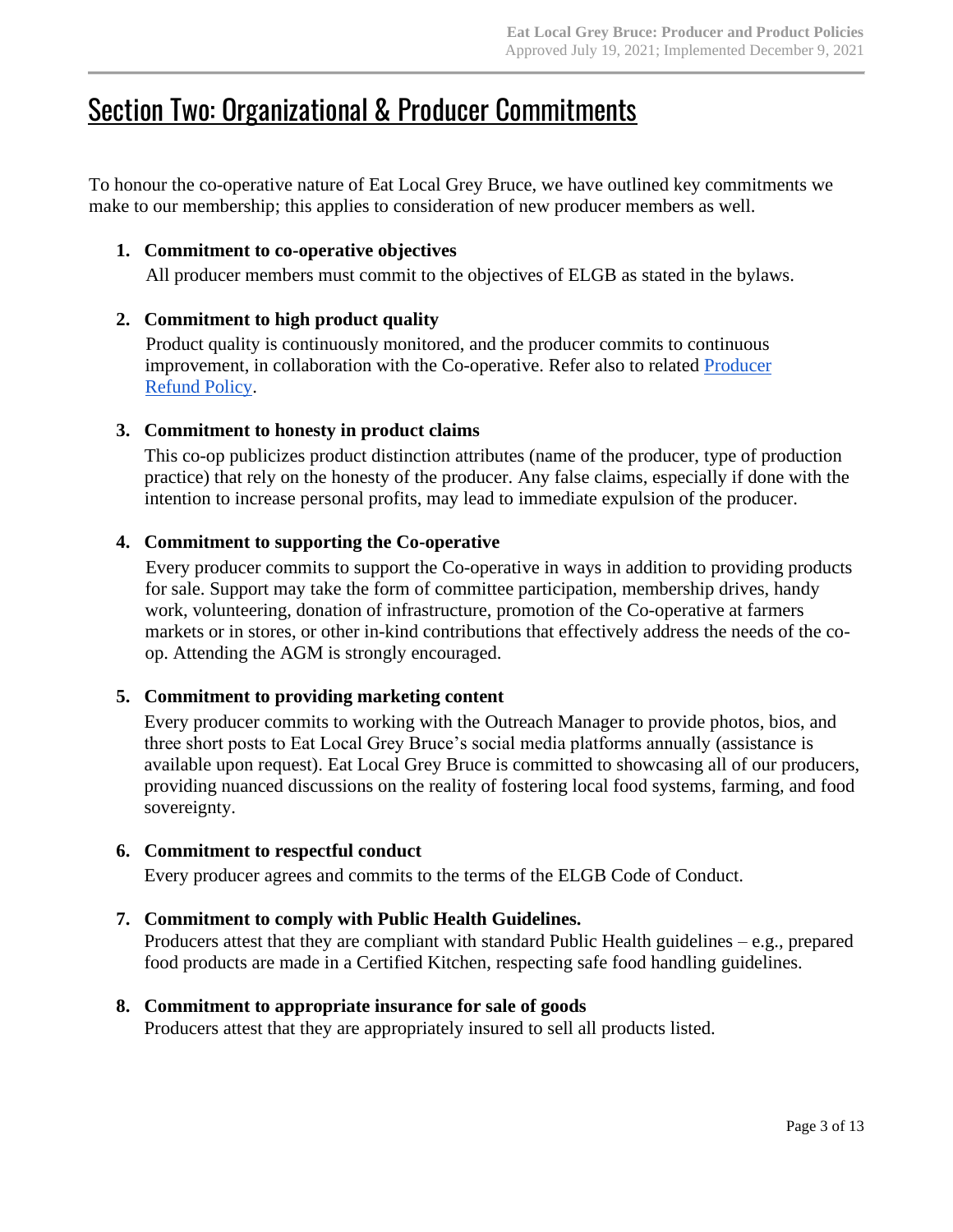# Section Three: Upholding & Honouring Relationships

Another key consideration that guides the process of bringing new producers into the organization centres around upholding and honouring relationships. As a non-profit co-operative, we play an important role in creating sustainable food futures, and we take this role seriously.

#### **1. Honouring the Co-operative Nature**

As a co-operative, Eat Local Grey Bruce strives to honour the co-operative spirit within all aspects of the organization, this includes bringing on new producer members. While we seek to protect the livelihood of our current producer members in the Co-operative by not oversaturating the market, we also seek to create space for new producer members offering needed, new, unique, niche, and requested products of good quality.

#### **2. Encouragement of a fair and vibrant ecological farming sector**

All producer members recognize that a co-operative can only function if decisions are made in mutual respect. For example, a member who enjoys a bumper crop cannot fully displace all other vendors of the same product. Instead, they will actively seek alternative sales mechanisms while respecting the need for continuity of all members. Likewise, while we support the growth of existing member operations, it should not be at the cost of excluding new/established producers should gaps exist. As part of its vision, the Co-operative supports new producers that currently lack effective access to markets. This aligns with the spirit of the Co-operative and is incorporated into practice as demand and sales increase.

#### **3. Mechanisms to balance these principles**

In co-operative spirit, decisions are made with consideration of the greater good of the Cooperative, and to avoid excessive competition. It is recognized that making space for a new producer may take some market away from existing producers (particularly in the case of previous exclusivity). The guiding principles are used to inform decisions that affect access to the distribution channel (membership and market share) as well as resolving conflicts about pricing. Price gouging or dumping are not permitted. Existing producer members must reapply for any new commodity or product / product category that they are hoping to sell at ELGB.

#### **4. Encouragement of innovation**

As part of its vision, the Co-operative supports innovative approaches to production and management. To promote new production methods that address the mission and vision of the co-op better than the presently used methods, the Co-operative may offer preferential market spaces to develop these techniques and get them ready for markets. To support small and midsized local food operations, ELGB does not currently accept applications from franchised operations.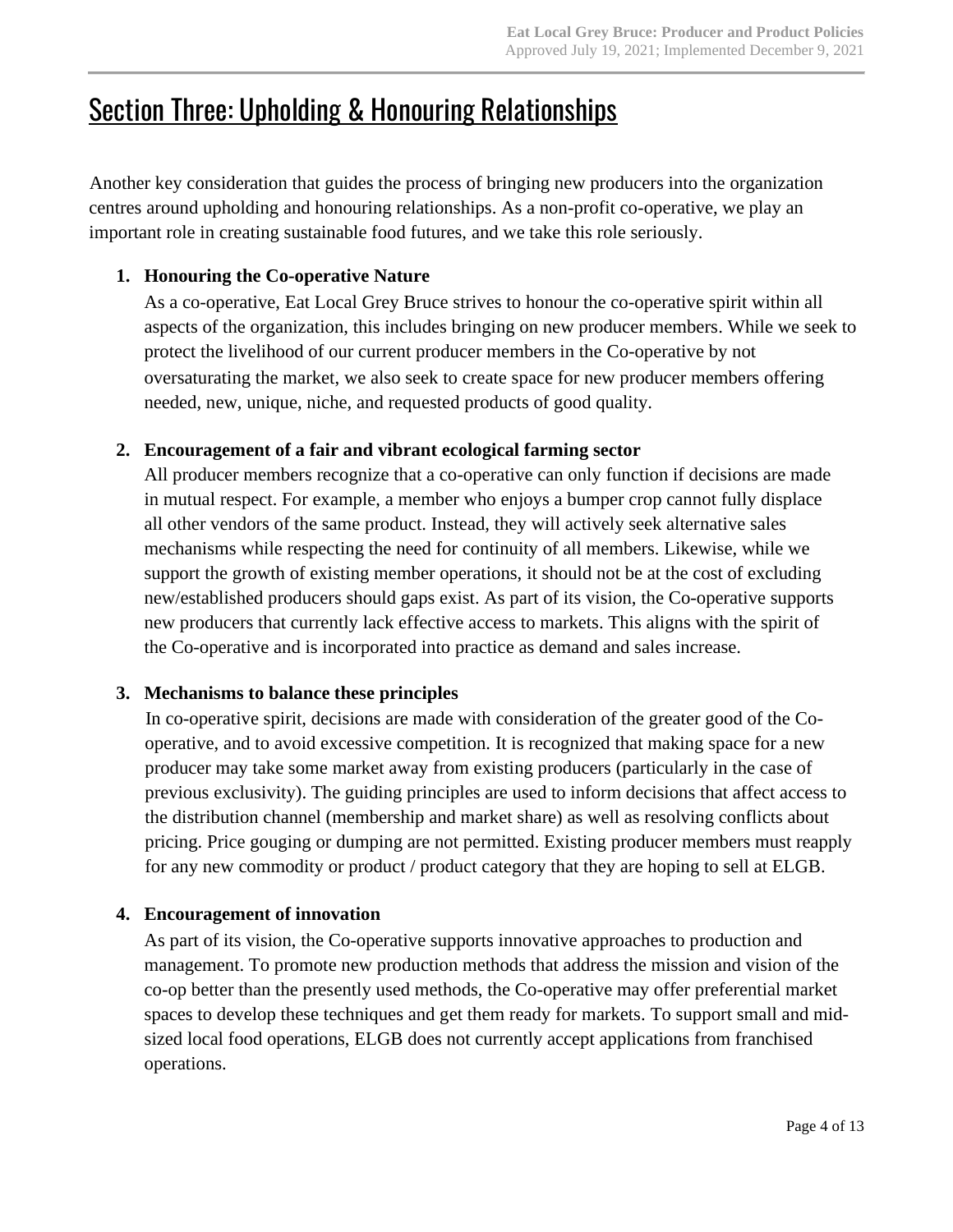#### **5. Conflict Resolution**

Resolution in the case of conflict with new producer memberships or an existing conflict relating to product and producer policies can be recommended to the Board of Directors by:

- A Board member,
- An existing producer member,
- A staff person
- An external facilitator

A final decision is made by the Board, in consultation with all parties involved and with consideration to resolutions presented.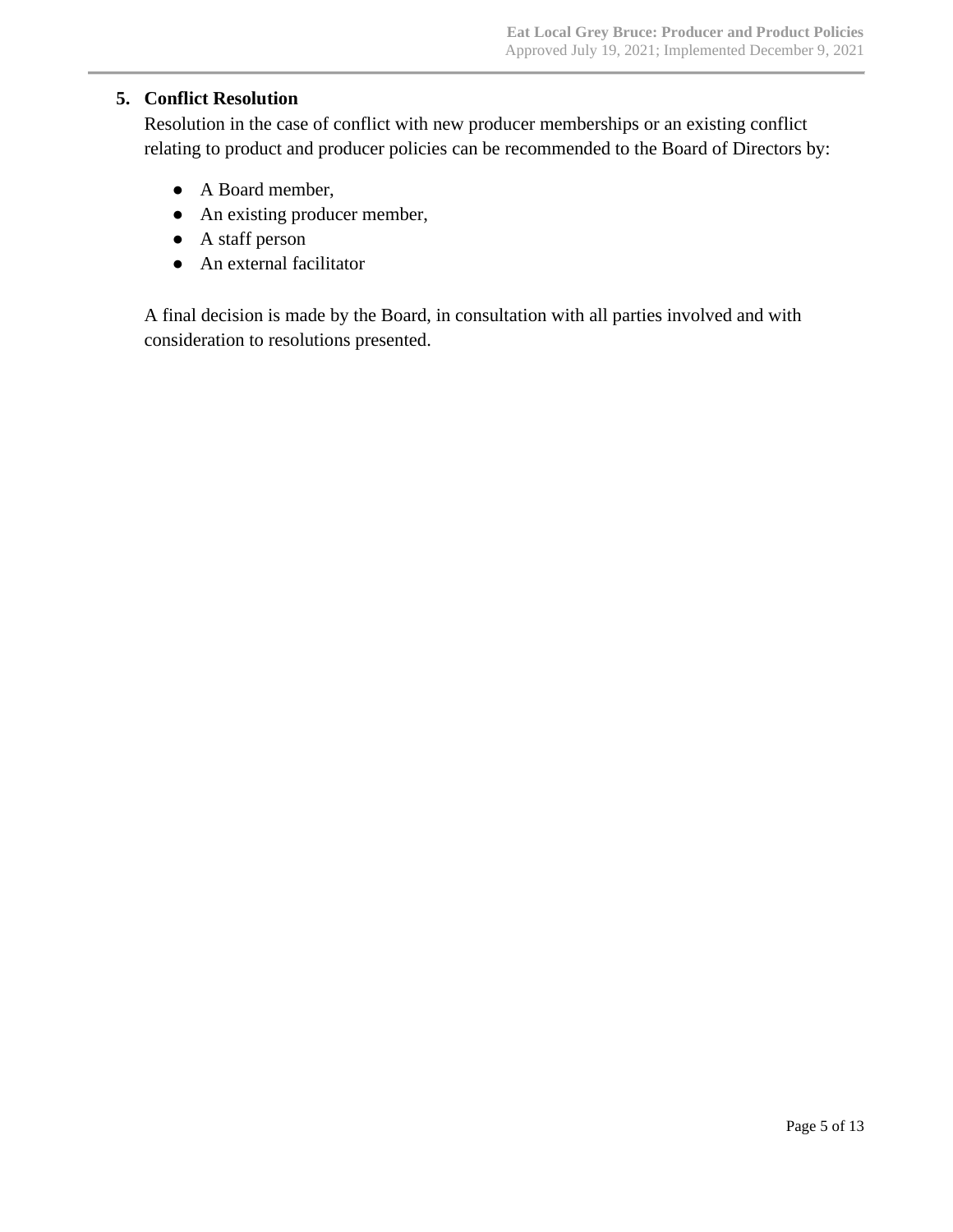# **Section Four: Product Policies & Producer Fit**

#### **Preferential Levels:**

Food products sold on the Eat Local Grey Bruce online store are given preference based on the following hierarchy. This hierarchy is most useful when making decisions about new producer members and wholesale products.

In addition, Eat Local Grey Bruce values equity across the supply chain and preference will be given to producers and wholesale suppliers who demonstrate that they employ fair labour practices and source directly or fairly traded ingredients.

| <b>Level 1: Organic, Ecologically</b><br>& Locally Produced Food | Whole food products (i.e., vegetables, meat, etc.) grown<br>within a 125 km radius from Owen Sound. OR value-<br>added food products (i.e., jams, pickles, pies) that are<br>made within a 125 km radius of Owen Sound AND<br>contain at least one main ingredient grown within a 125<br>km radius of Owen Sound. |
|------------------------------------------------------------------|-------------------------------------------------------------------------------------------------------------------------------------------------------------------------------------------------------------------------------------------------------------------------------------------------------------------|
|                                                                  | <b>Ecologically-produced:</b><br>Meat: Humanely raised (i.e., access to pasture during<br>the summer months and adequate space over the<br>winter). Free of growth hormones and sub-therapeutic<br>antibiotics. Non-GMO feed.                                                                                     |
|                                                                  | <b>Produce:</b> Free from Genetically Modified Organisms<br>(GMOs). Free from synthetic pesticides and fertilizers.                                                                                                                                                                                               |
|                                                                  | Organic:<br>Food products that have been certified by a regulatory<br>body as meeting all the requirements of organic food<br>production and that are labelled as such.                                                                                                                                           |
| Level 2: Locally-produced food                                   | Whole food products (i.e., vegetables, etc.) grown<br>within a 125 km radius from Owen Sound. OR value-<br>added food products (i.e., jams, pickles, pies) that are<br>made within a 125 km radius of Owen Sound AND<br>contain at least one main ingredient grown within a 125<br>km radius of Owen Sound.       |
| <b>Level 3: Certified Organic Ontario-</b><br>produced food      | Whole food products grown within the province of<br>Ontario OR value-added food products that are made in<br>Ontario AND contain at least one main ingredient<br>grown within Ontario unless the main ingredients are<br>not commercially grown within Ontario.                                                   |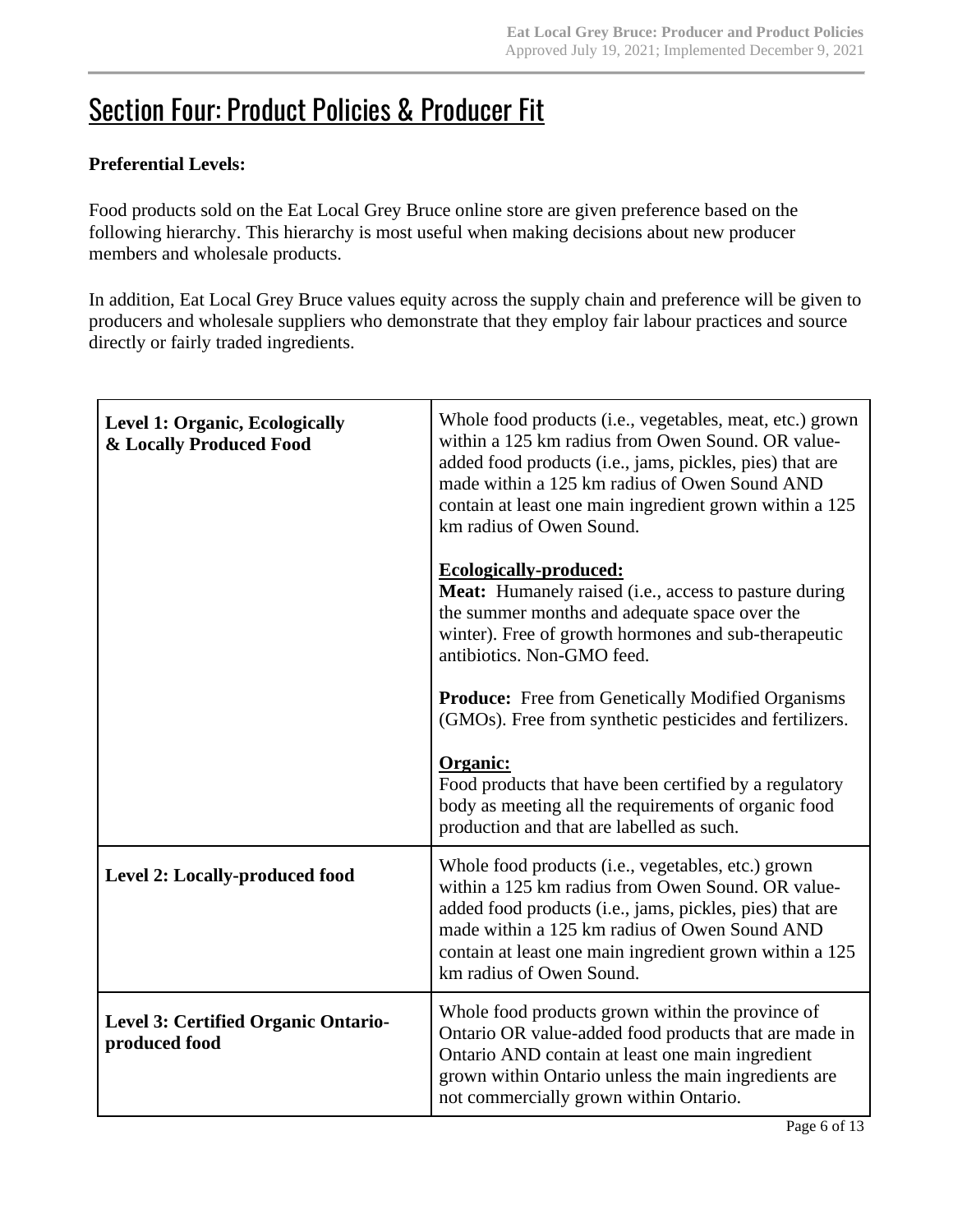| Level 3: Certified Organic Ontario-<br>produced food, continued | Food products that have been certified by a regulatory<br>body as meeting all the requirements of organic food<br>production and that are labelled as such.                                                                                                                                                                                                                                  |
|-----------------------------------------------------------------|----------------------------------------------------------------------------------------------------------------------------------------------------------------------------------------------------------------------------------------------------------------------------------------------------------------------------------------------------------------------------------------------|
| <b>Level 4: Ecologically-produced Ontario</b><br>food           | Whole food products grown within the province of<br>Ontario OR value-added food products that are made in<br>Ontario AND contain at least one main ingredient<br>grown within Ontario unless the main ingredients are<br>not commercially grown within Ontario. Preferential<br>treatment for products that do not contain GMOs.<br>Per guidelines for ecological production outlined above. |
| Level 5: Ontario-produced food                                  | Whole food products grown within the province of<br>Ontario OR value-added food products that are made in<br>Ontario AND contain at least one main ingredient<br>grown within Ontario unless the main ingredients are<br>not commercially grown within Ontario. Preferential<br>treatment for products that do not contain GMOs.                                                             |
| Level 6: Imported - Certified Organic<br>food                   | Food products that have been certified by a regulatory<br>body as meeting all the requirements of organic food<br>production and that are labelled as such.                                                                                                                                                                                                                                  |

Non-food products are handled via Additional Product Policies. Producers, including existing producers, that do not or no longer comply with Product Policies will be addressed on a case-by-case basis, with the Board of Directors reserving the right to withhold further membership as needed.

### Additional Product Policies:

Producers are expected to abide by the terms set out within these further product policies. Any conflicts or issues arising will be addressed as addressed via the Conflict Resolution methods described in this policy. Exceptions may be approved by the Board of Directors on a case-by-case basis.

- 1. Vegetables & Fruit:
	- a. Eat Local Grey Bruce Co-operative will sell only locally grown vegetables year-round, with the exception of produce that is not available seasonally from our local area and/or is not grown in Ontario (i.e., tropical fruits).
- 2. Meat Products:
	- a. Eat Local Grey Bruce Co-operative will sell only Ontario-grown meat products yearround.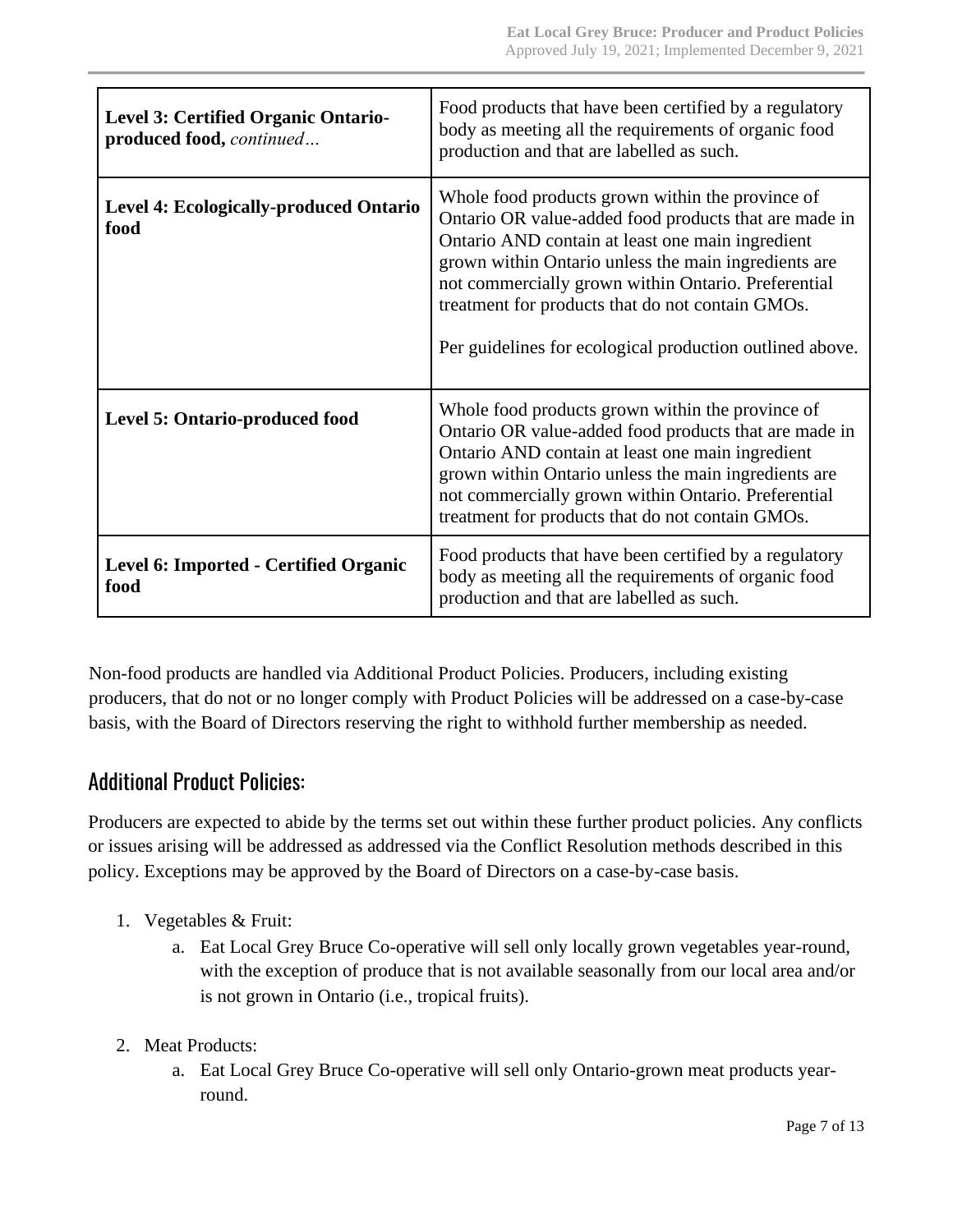- 3. Non-food Products:
	- a. Non-food products (e.g., wool, books, preserving equipment, ELGB promotional items, household goods) may be sold with Board approval. Preference will be given to products of Ontario, then Canada, first, followed by internationally-made products.
- 4. Food additives:
	- a. Products containing food additives (such as artificial sweeteners, high fructose corn syrup or MSG) will not be sold at the co-op UNLESS those food additives are more or less essential to the preservation of that product (i.e., nitrites in deli meat) OR unless otherwise deemed appropriate by the Board of Directors.
	- b. Flours, grains or legumes that were desiccated with a glyphosate product shall not be allowed. Baked or prepared goods may use conventional flour, grains or legumes, however, producers are encouraged to seek out non-desiccated flour, grains or legumes as ingredients for products sold at ELGB. Product listing will specifically identify nondesiccated products.
- 5. Labour practices:
	- a. Producers should conduct business in a way that is respectful of applicable labour laws and respects the dignity of staff members. This extends to the sourcing of global commodities such as coffee and chocolate, where fair trade and direct-trade sources should be prioritized.
- 6. Food labelling
	- a. Information about ELGB producers and their products will be made available on the website as soon as possible after a new product enters the online store.
	- b. Products must be listed and labelled in accordance with local Public Health standards (i.e., product ingredients and producer name)
- 7. Protection against dumping prices
	- a. The Co-operative protects supplier members against dumping prices. Protection takes place in cases where new or existing producers post at significantly lower prices that do not reflect production costs, for example, because:
		- i. The producer does not pay themself or their staff a dignity wage,
		- ii. Prices are maintained through continuous external cash injections,
		- iii. Prices are only realized through excessive reliance on externally provided investment capital or
		- iv. Other significant externalities exist that conflict with the ELGB Mission and Vision.
- 8. Wild Food Policy
	- a. Producers shall adhere to the [Wild Food Policy.](https://drive.google.com/file/d/1P5unOfSQVEgHHrHpwKH-mAXVrtu0fMld/view?usp=sharing)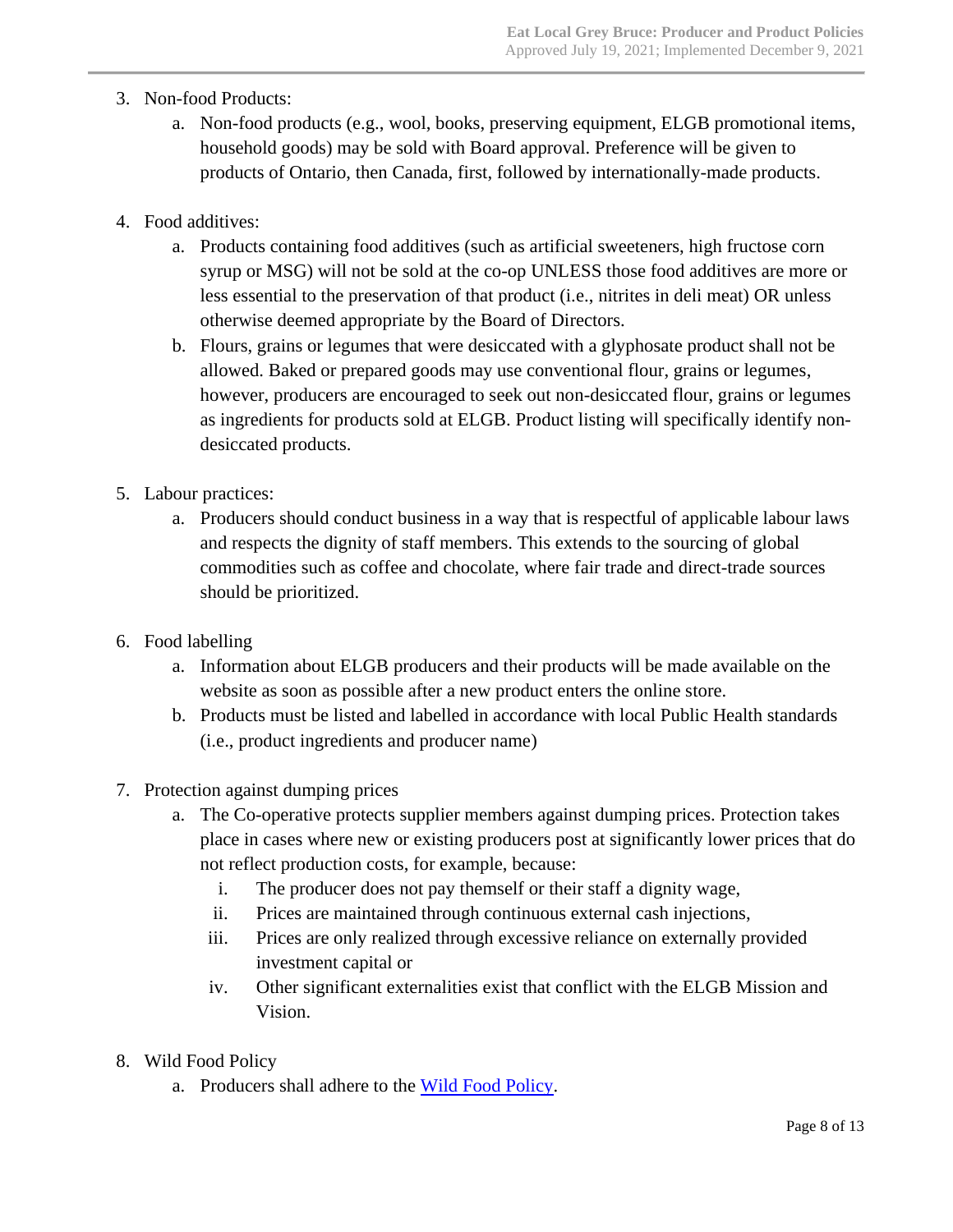# **Section Five: Market and Organizational Readiness**

When bringing on new products or producer members within the Co-operative, ELGB ensures there is a market for such products, alongside capacity. New products should be ready for market and logistically compatible with the ELGB distribution system.

To manage the market appropriately, existing producer members are required to reapply for any new commodity or product category that they are hoping to sell at ELGB. This ensures consideration of balance with current market offerings.

Some key considerations involved in assessing market and organizational readiness are outlined below:

#### **1. Product Market:**

- a. When bringing on new products, a key consideration is whether the item(s) have a market within Eat Local, and appeal to our membership. It is important to have specialty items that meet the needs of our diverse eater base, while also ensuring that there is enough of a market to be worthwhile having for the Co-operative (i.e., for Eat Local, producer members, and eater members).
- b. An oversaturation of similar products within the Co-operative must not exist. Competition is not negative, but oversaturation can harm eater members by offering too many options and can disadvantage producer members through potential dilution of market share.

#### **2. Packaging**

- a. Is the packaging being provided up to both government-mandated and warehouse needs and standards?
	- i. It needs to be new materials and graded food-safe
	- ii. It needs to be able to travel long distances without spilling, falling apart, breaking, or leaking
	- iii. It needs to be able to manage temperature changes to some extent
	- iv. It needs to be clearly labelled with who the producer is, what the product is, and any other information relevant to the product (e.g., product weight or quantity), and in accordance with legislated guidelines
	- v. It should help in protecting product integrity as necessary.
- b. Packaging considerations are encouraged to be in line with ELGB's waste reduction initiatives (i.e., use of conventional plastics is discouraged, and use of recyclable/compostable packaging encouraged.)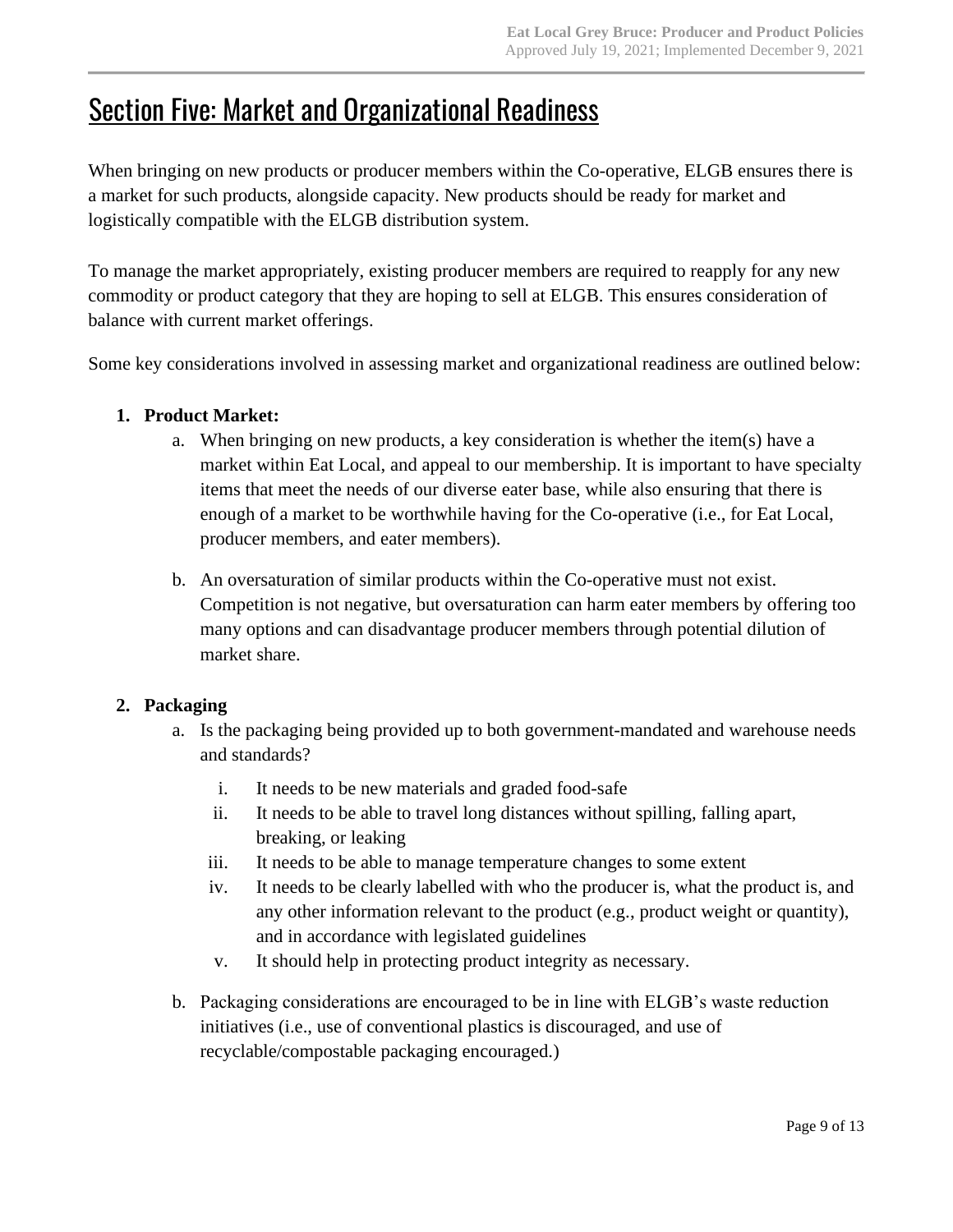#### **3. Warehouse Capacity**

- a. Is there an appropriate space within the warehouse to bring on the new producer and their products?
	- i. If requiring freezer space, is there space for this product?
	- ii. If requiring storage at the warehouse outside of weekly drop-offs (e.g., wholesale goods) is there space available?
- b. Is there the appropriate staffing to carry out bringing on this new product?
	- i. If it requires packaging by warehouse staff (e.g., wholesale goods), there are several considerations to be made in advance (i.e., time, handling, training).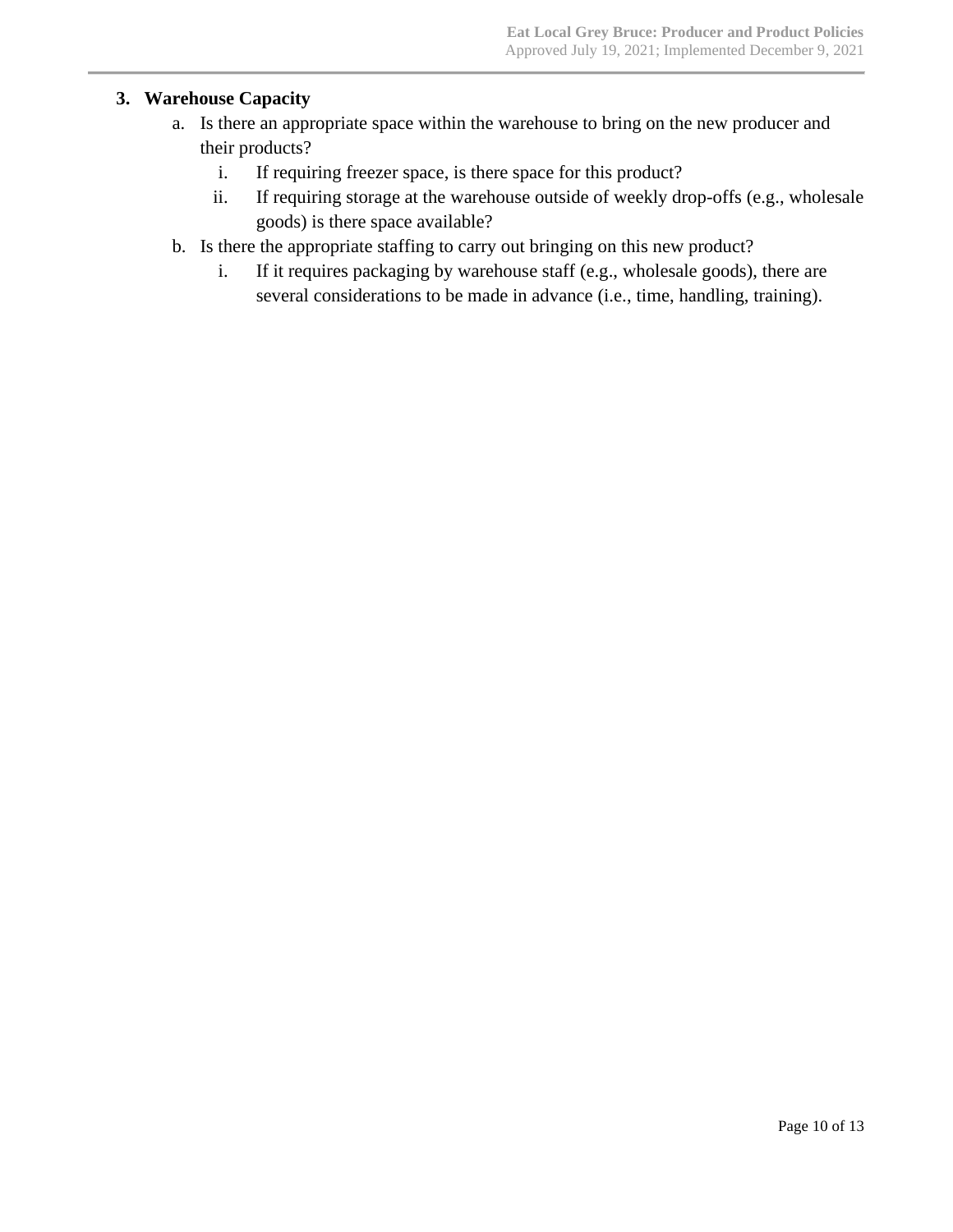# **Section Six: Application Process & Board Approval**

Eat Local Grey Bruce aims to be receptive to product gaps and eater members' product requests. The Co-operative seeks to gain insight into product availability and demand, as well as issues in regard to product offerings, and attempts to provide varied platforms for open feedback.

The Co-operative is also committed to providing a sound sales avenue for our producers. As such, Eat Local Grey Bruce will ensure that there is a clear understanding of existing supply and demand before accepting new applications.

### Board Approval Process

When Board approval is required for new producers or products, ELGB staff will provide appropriate notice and producer applications to the Board of Directors. After reviewing all applicable information, using ELGB product policies as guidance, the Board votes on whether or not to accept the new product/producer. Applications are reviewed quarterly (January, April, July, Oct) with allowances made for very seasonal products.

Any Board Member having a perceived or noted conflict of interest will be asked to abstain from any related voting. A decision may be delayed if further information is required. In the case that a product / producer complies with ELGB policies but there is not current capacity, the product/producer can be held on a waitlist until such time that a known gap exists / opening becomes available.

### Existing Producer Members

New items can not be added to the store without Management approval. Existing producers may fill out a [Producer Application](http://eatlocalgreybruce.ca/eat-local-grey-bruce-producer-application/) form or contact ELGB staff if they wish to list a new commodity or product/product category. If producers list products without going through this process, they will be redirected to do so by Management staff. Once the application is completed, it is forwarded to the designated ELGB staff member, who will review the application, and approve the product or place it as an item for review during the next scheduled Board review as applicable. Staff may add items to the approved list of product offerings for existing producers without the need for Board input should the product be in demand, fulfill a gap and comply with ELGB product policies.

Significant changes to a producer's typically expected offerings (quantity/type) must be communicated in writing to staff on a timely basis. A producer is considered to no longer offer a specific product should the producer not offer the product over a period of a full calendar year. Exceptions to this may be considered at the discretion of the Board, with suitable communication of circumstances.

Should a product have low sales or high cost to handle relative to sales, ELGB staff reserves the right to remove the listing with appropriate communication to the producer.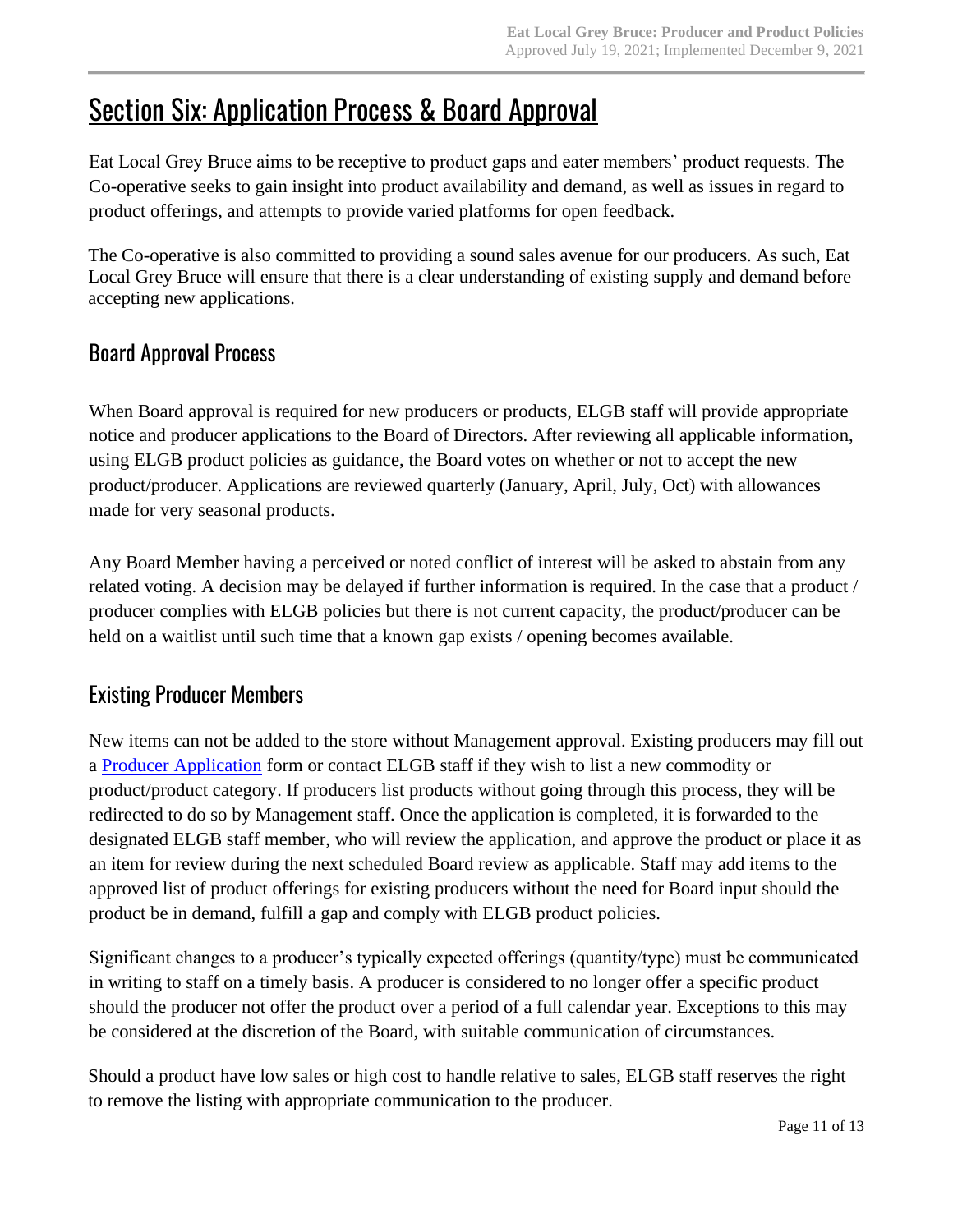### New Producer Members

The initial step to applying to the Co-operative involves filling out a [Producer Application.](http://eatlocalgreybruce.ca/eat-local-grey-bruce-producer-application/) The applicant sends the completed application to the designated member of the ELGB staff, who will review the application, place it as an item for review during the next scheduled Board meeting, and be in touch with any follow-up questions regarding the application. Common questions and requests include:

- 1. If the applicant grows/raises their own products: Where the product(s) are grown, how they are grown, and what materials and practices are used
- 2. If they source materials to make their own product(s), where are the products from, how are they grown, and what materials and practices are used
- 3. Provide a sample, if applicable, of the product(s) to the warehouse staff who will taste the product to inform the Board of Directors of its quality, taste, packaging etc.

Once all questions have been addressed, the applicant must wait until the next scheduled Board meeting has occurred for an update. Following the Board meeting, the applicant can expect to hear back about:

- If the application was accepted or denied
- If there are further follow-up questions from the Board
- Why the application was not accepted if it was not, and the option for the applicant to be kept on a waiting list if applicable

### Wholesale Suppliers

As part of its business plan, Eat Local Grey Bruce aims to offer a full complement of grocery items. Occasionally there are producer shortages of staple/requested products that necessitate seeking wholesale options to fill product gaps. In some cases, a product is unavailable from producer members (e.g., cow's milk and related dairy products) and the product is ordered from a wholesale supplier. Offering a full complement of grocery items is vital to Eat Local Grey Bruce's success as a business, and aids in Eater membership retention. Additionally, wholesale products allow the organization to sustain itself with more competitive rates and provide increased margins, as well as providing more accessible and comprehensive options to our eater membership.

Reasons wholesale suppliers are brought on include:

- 1. To offer a wider breadth of goods
- 2. To increase our profit margins on a portion of our products
- 3. To have a reliable, consistent source for some staple products
- 4. To fill short term gaps in supply for products otherwise sourced from producer members
- 5. When joining as a producer member doesn't work for an organization this provides an alternative option in the case of popular/requested products (e.g., dairy)